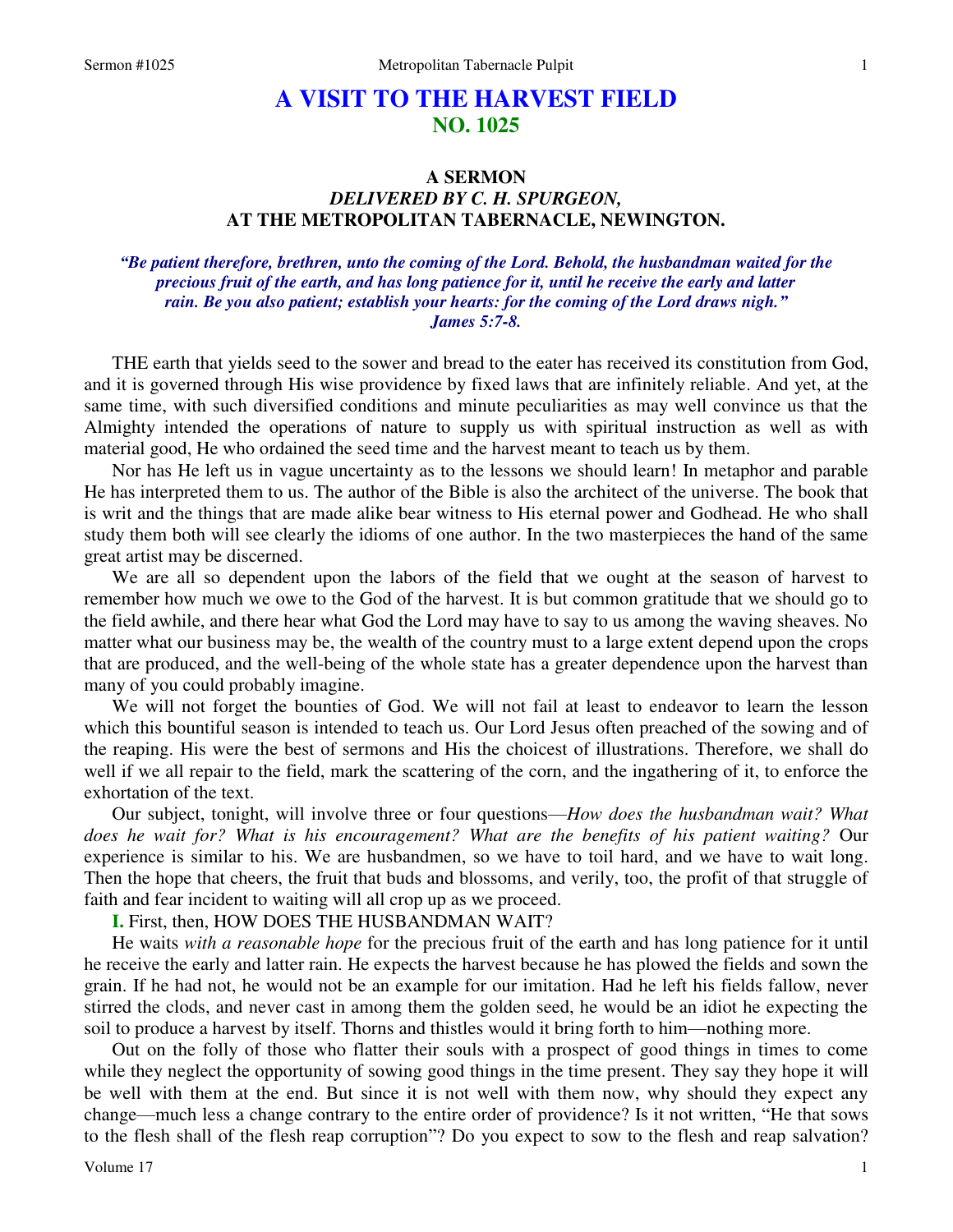That is a blessing reserved for him who sows to the Spirit, for he that sows to the Spirit shall of the Spirit reap life everlasting.

As for the man who scatters nothing but the wild oats of sin, who simply lives to indulge his own passions, and determinately resolves to neglect the things that make for his peace—he can but upbraid himself if he expect to reap anything good of the Lord. They that sow to the wind shall reap the whirlwind, they that sow nothing shall reap nothing, they that sow sparingly shall reap sparingly. It is only those who by God's grace have been enabled to sow abundantly, though they have gone forth weeping, who shall afterwards come again rejoicing, bringing their sheaves with them.

Patience by all means, but not that foolish patience which expects something good to turn up in spiritual things, as some fools do in business when they turn aside from legitimate trade to foster bubble schemes. You shall have, my brother, after all according to what you are, and to what you are fairly going for. If you are a believer, to you shall be the promise—you shall share the victories and spoils of your Lord. If you are a careless, godless worldling, to you shall be the fruit of your deeds, and sad and bitter shall be those grapes of Gomorrah that you shall have to eat.

The husbandman waits with a reasonable hope. He does not look for grain where he has cast in garlic. Save then that you are a fool, you will like him count only on the fruit of your own sowing. While he waits with a patient hope, he is, no doubt, all the more patient of the issue, because his hope is so reasonable. And not only does he wait with patience, but some stress is put upon the length of it, "And has long patience for the precious fruit of the earth."

Now, brethren in Christ, our waiting, if it be the work of the Holy Spirit, must have this long patience in it. Are you a sufferer? There are sweet fruits to come from suffering! "Not for the present seems it to be joyous but grievous, nevertheless, *afterward* it yields the peaceable fruits of righteousness unto them who are exercised thereby." Have long patience for those peaceable fruits. You shall be brought out of your trouble, deliverance will be found for you out of your affliction when the discipline for which you were brought into it has been fulfilled.

Have *long* patience, however, for not the first month does the husbandman find a harvest. If he has sown in the winter, he does not expect he will reap in the early spring. He does not go forth with his sickle in the month of May and expect to find golden sheaves. He waits. The moons wax and wane. Suns rise and set. But the husbandman waits till the appointed time is come. Wait you, O sufferer, till the night be over. Watch after watch you have already passed through. The morning breaks. Tarry you a little longer, for if the vision tarries it shall come. "You shall stand in your lot in the end of the days." Ere long you shall have a happy exit out of your present trials.

Are you a worker? Then you need as much patience in working as you do in suffering. We must not expect to see immediate results in all cases from the preaching of the Gospel, from the teaching of Scripture in our classes, from distributing religious literature, or from any other kind of effort. Immediate results may come. Sometimes they do, and they greatly cheer the worker, but it is given to some to wait long, like the husbandman, ere the fruit reaches maturity.

Truth, like the grain of mustard seed, does not wax into a tree tomorrow, being sown today. It takes its leisure. Or like the leaven in the measure, it does not work in the next moment. It must have its time. If you have some principle to teach that is now obnoxious, go on with it. Perhaps you may never see it popular in your day. Do not mind the fickle winds or fret yourself because of the nipping frosts. Truth is mighty and it will prevail, though it may have a hard fight before it wins the victory.

Souls may not be won to God the first time you pray for them, nor the first time you exhort them, nay, nor the twentieth time. If you have gone to a sinner once on Christ's errand, and he has rejected you, go again seven times. Nay, go again seventy times seven. For if you should at last succeed by your Master's gracious help, it will well repay you. The long, tedious winter of your waiting will appear as a short span to look back upon when you have reaped the field of your labor. The little patience that you had to exert for a while will seem as nothing, like the travail of the mother when the man-child is born into the world. Hush, then, your sad complaints, and still your petulant wailings.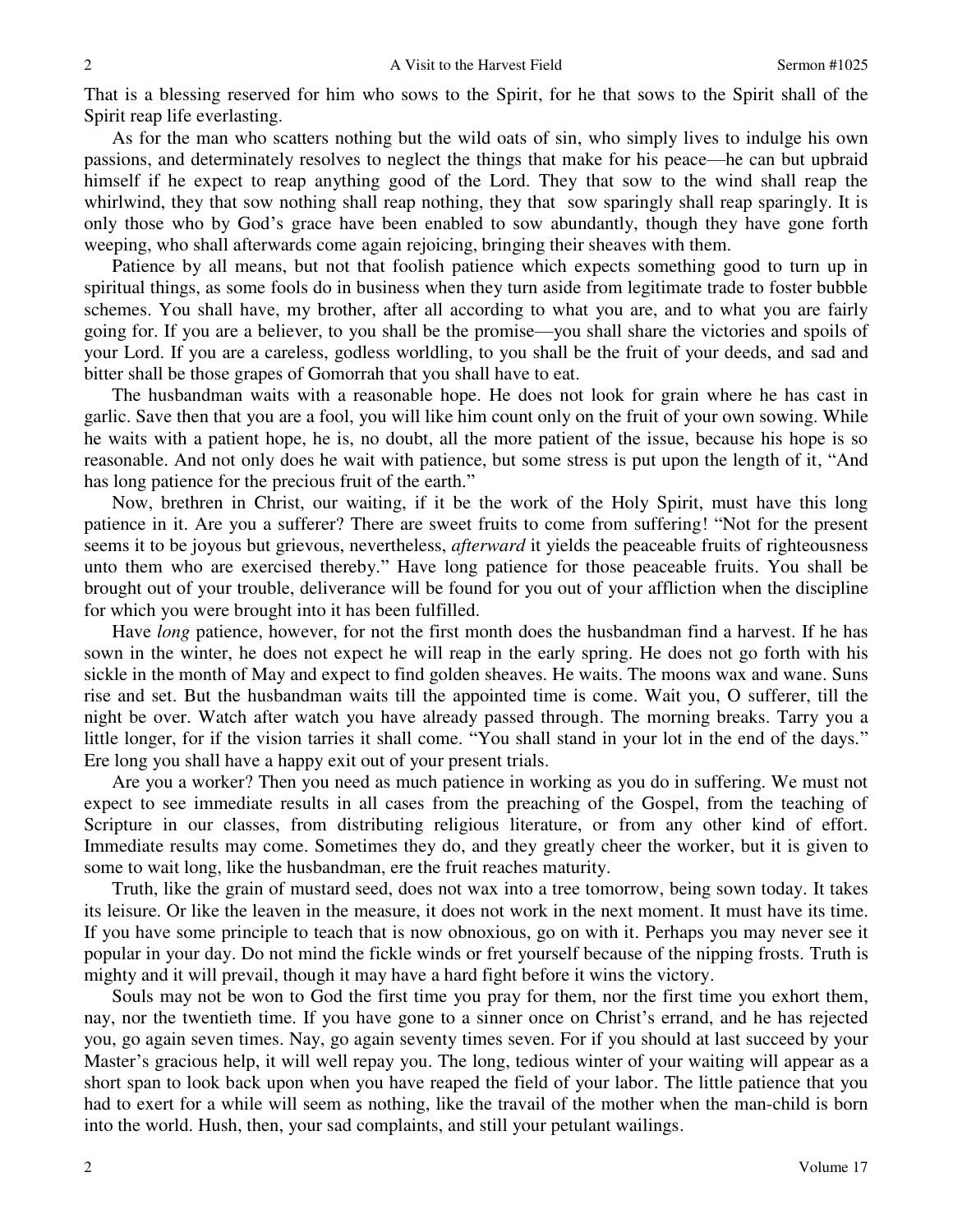*"O dreary life! we cry, O dreary life! And still the generations of the birds Sing thro' our sighing; and the flocks and herds* 

*Serenely live while we are keeping strife."*

Be patient, O worker, for impatience sours the temper, chills the blood, sickens the heart, prostrates the vigor of one's spirit, and spoils the enterprise of life before it is ripe for history. Wait you, clothed with patience, like a champion clad in steel. Wait with a sweet grace, as one who guards the faith and sets an example of humility. Wait in a right spirit, anxious, prayerful, earnest, submissive to the ways of God, not doubtful of His will. Disciple of Jesus, "Learn to labor and to wait."

With regard to the result of Christian obedience, the lesson is no less striking. The first thing that a farmer does by way of seeking gain on his farm is to make a sacrifice which could seem immediately to entail on him a loss. He has some good wheat in the granary, and he takes out sacks full of it and buries it. He is so much the poorer, is he not? At any rate, there is so much the less to make bread for his household. He cannot get it again. It is under the clods, and there it must die, for except it die, it brings not forth fruit.

You must not expect, as soon as you become a Christian, that you shall obtain all the gains of your religion, perhaps you may lose all that you have for Christ's sake. Some have lost their lives. They have sown their house and land, relatives, comfort, ease, and at last they have sown life itself in Christ's field, and they seemed for the time to be losers. But verily I say unto you, this day, if you could see them in their white robes before the throne of God, rejoicing, you would see how rich a harvest they have reaped, and how the sowing which seemed a loss at first has ended, through God's abundant grace, in the greatest eternal gain.

Have patience, brother, have patience. That is a false religion that aims at present worldly advantage. He who becomes religious for the loaves and fishes, when he has eaten his loaves and fishes, has devoured his religion. There is nothing in such piety but pretension. If you can be bought, you can be sold. If you have taken it up for gain, you will lay it down for what promises you a better bargain. Be willing to be a loser for Christ, and so prove you are His genuine follower.

The husbandman, I say, does not expect immediate reward, but reckons upon being a loser for a while. He waits, waits with long patience, for the precious fruit of the earth. It is a reasonable waiting on the outset, and not regretful when wearied and worried with delay.

And while the husbandman waits, you observe in the text he waits with his eye upward, he waits until God shall send him the early and the latter rain. He has wit enough for this. Even if he be a worldly man, he knows that the harvest depends not only on the seed he sows and on the soil he cultivates, but upon the rain which he cannot control. The rain that comes at the bidding of the Almighty. If the skies be brass, the clods will be iron. Unless God shall speak to the clouds, and the clouds shall speak to the earth, the earth will not speak to the corn, and the corn will not make us speak the words of rejoicing.

Every husbandman is aware of this, and every Christian must remember it. "I am to wait," says a sufferer, "for God's help and for the graces that come by affliction, but I must wait with my eye upward, for all the plowing of affliction will not profit me, and all the sowing of meditation will not speed me, unless God sends His gracious Spirit like showers of heavenly rain. If I am a worker, I must work. When I wait, I must wait always looking upward."

The keys of the rain clouds which water the earth hang at the girdle of JEHOVAH. None but the eternal Father can send the Holy Spirit like showers on the church. Only He can send the Comforter, and my labor will prosper. It will not be in vain in the Lord. But if He deny, if He withhold this covenant blessing, ah me! work is useless, patience is worthless, and all the cost is bootless—it is in vain. In spiritual, as in temporal things, "It is vain to rise up early and sit up late, and eat the bread of carefulness." "Except the LORD build the house, they labor in vain that build it." We must have the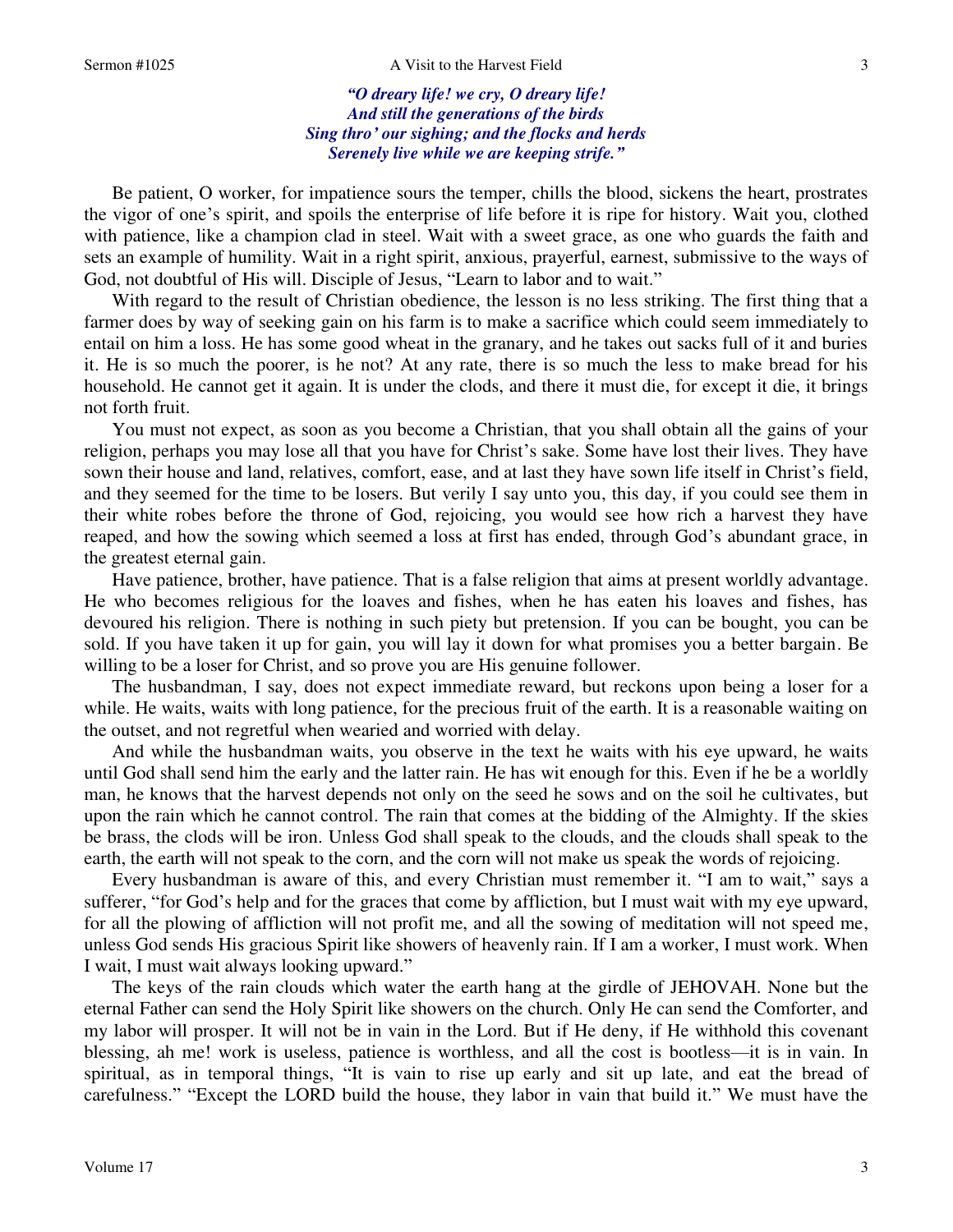dew, O God, or else our seed shall rot under the clods. We must wait, and wait with our eye upwards, or else our expectation will perish as a still-born child.

So with regard to the comfort, and joy, and ultimate fruit of our faith, we must have our eye upward looking for the coming of the Lord from heaven, for the day of His appearing will be the day of our manifestation. Our life is hid with Christ now. When He shall appear, we shall appear with Him. When He shall be revealed in glory before the eyes of the assembled multitude, we shall be conspicuous in glory too. Not till then shall the fullness of the reward be bestowed, but the risen saints shall be glorified in the glorification of their coming Lord. Oh, for more of this living with the eyes upward, less minding of earthly things, and more looking for, and hasting unto the coming of the Son of God!

Note, however, that while the husbandman waits with his eye upward, he waits with his hands at work, engaged in restless toil. He sows, and it is a busy time. When he sees the green blade, what then? He has to work. Those weeds must not be suffered to outgrow the wheat and choke it. Up and down the field the laborer must go, and the husbandman must be at the expense of this, and all along until the wheat is ripened there is sure to be something to do in this field, so his eyes must be keen, his skill must be taxed, and no drudgery must be disdained. In all labor there is profit, but nothing is gained without pains.

We look up to God. He will not accept the look of a sluggard. The eye that look up to God must be attended with the hands that is ready for work. So if I suffer, and expect the blessing for the suffering, I must spend solitary hours in my chamber seeking and searching. To wit, seeking in prayer, and searching God's Word for the blessing. If I am a worker, I must look to God for the result, but then I must also use all the means. In fact, the Christian should work as if all depended upon him and pray as if it all depended upon God.

He should be always nothing in his own estimation. Yet he should be one of those gloriously active nothings of which God makes great use, for He treats the things that are not as though they were and gets glory out of them. Yes, the husbandman waits. He cannot push on the months. He cannot hasten the time of the harvest home, but he does not wait in silence, in sluggishness and negligence. He keeps to his work and waits.

So do you, O Christian men! Wait for the coming of your Lord, but let it be with your lamps trimmed, and your lights burning, as good servants attending to the duties of the house, until the master of the house returns to give you the reward.

The husbandman waits under changeful circumstances, and various contingences. At one time he sees the fair prospect of a good crop. The wheat has come up well. He has never seen more green springing from the ground. But peradventure, it may be too strong and may need even to be put back. By-and-by, after long showers and cold nights, the wheat looks yellow, and he is half afraid about it. In a while there comes, or he fancies there is blight, or a black smut. Nobody knows what may happen. Only a farmer knows how his hopes and fears alternate and fluctuate from time to time. It is too hot, too cold. It is too dry. It is too wet. It is hardly ever quite right, according to his judgment, or rather according to his unbelief. He is full of changes in his mind because the season is full of changes. Yet he waits, and he waits with patience.

Ah dear friends, when we work for God, how often will this happen! I speak from no inconsiderable experience. There are always changes in the field of Christian labor. At one time we see many conversions, and we bless God that there are so many seals to our testimony. But some of the converts after a while disappoint us. There was the blossom, but it produced no fruit. Then there will come a season when many appear to backslide. The love of many waxes cold. Perhaps we have found in the church the black smut of heresy. Some deadly heresy creeps in, and the anxious husbandman fears there will be no harvest after all. Oh, patience, sir, patience. Ten thousand husbandmans' fears have been disappointed this year. Many a fretful expression and murmuring word need to be repented of, as the farmer has looked at last upon the well-filled ear, and the heavy wheat sheaf.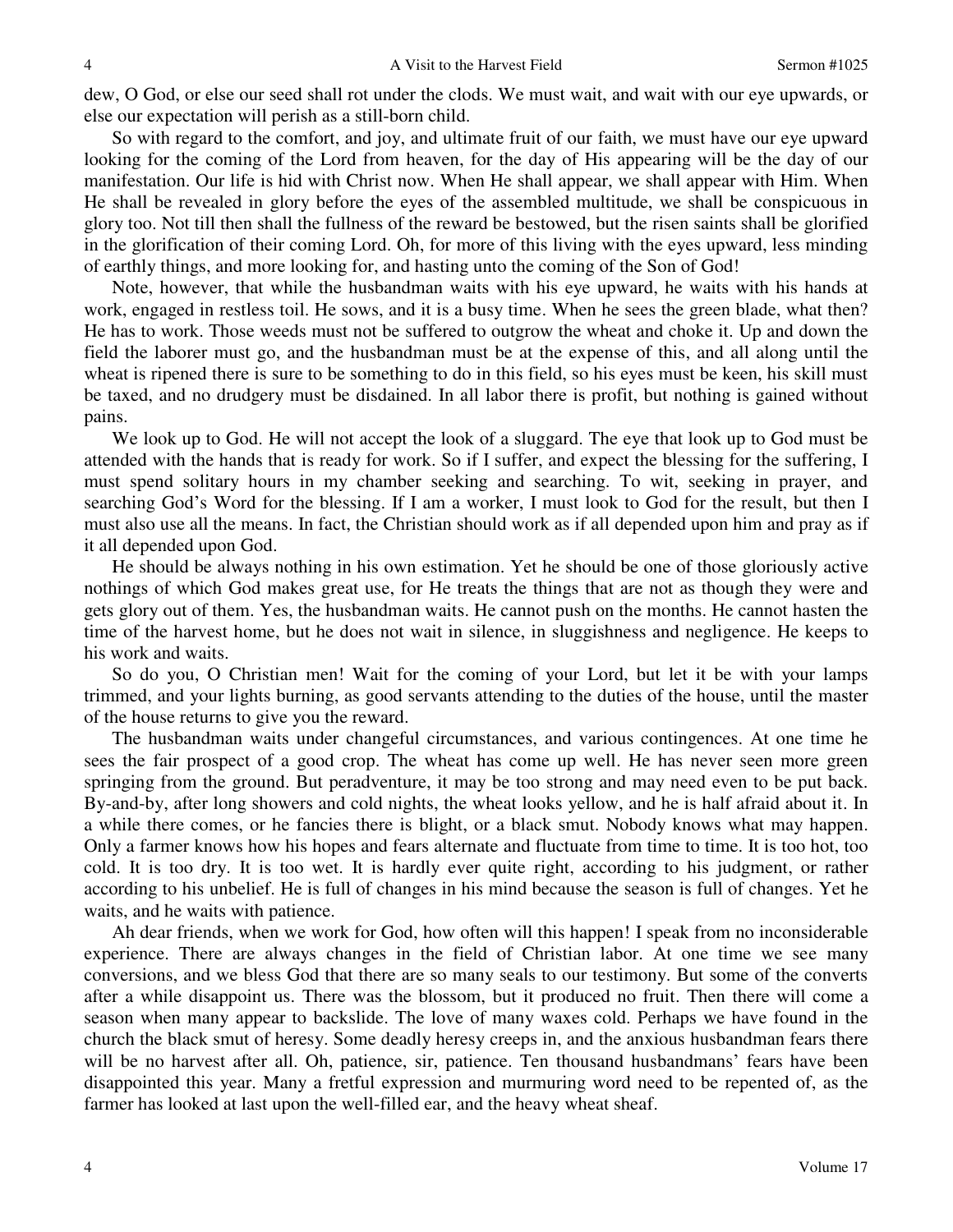So, too, mayhap, O evangelical worker, it will be with you. When God shall give you a rich return for all you have done for Him, you will blush to think you ever doubted. You will be ashamed to think you ever grew weary in His service. You shall have your reward. Not tomorrow, so wait. Not the next day perhaps, so be patient. You may be full of doubts one day, your joys sink low. It may be rough windy weather with you in your spirit. You may even doubt whether you are the Lord's, but if you have rested in the name of Jesus, if by the grace of God you are what you are, if He is all your salvation, and all your desire—have patience, have patience, for the reward will surely come in God's good time. Now this is how the husbandman waits and becomes to us the model of patience.

**II.** Very briefly, in the second place, we have to ask, WHAT DOES THE HUSBANDMAN WAIT FOR? for we are in this respect like him.

He waited for results, for real results, right results. He hopes also rich results. And this is just what we are waiting for—waiting as sufferers for the results of sanctified affliction. May those results be real, may they be right, may they be rich. Oh that we might have every virtue strengthened, every grace refined, by passing through the furnace.

There are great blessings connected with patient endurance as in Job's case. He had a plenteous harvest, may we have the same. And you workers, you must work for results, for, though conversion is the work of God, it is in many cases as clearly a product of the holy living, the devout teaching, and the fervent praying of His servants, as any effect can be the result from a cause. Go on, go on, and may you have real conversions—not pretended conversions—not such as are sometimes chronicled in newspapers—"Fifty-one conversions of an evening"—as if anybody knew! May there be real conversions, and ripe fruits for Jesus in the growth and advance of those who are converted and may many of them turn out to be such fruit-bearing Christians when they are matured in grace, that the richest result in the prosperity of the church may come to you from all your work.

You are waiting for results. And you are, also, dear brethren, like the husbandman, waiting for a reward. All the while till the harvest comes, he has nothing but outlay. From the moment he sows, it is all outgoing until he sells his crops, and then, recovering at once the principal and the interest, he gets his reward.

In this world, look not for a reward. You may have a grateful acknowledgment in the peace, and quiet, and contentment of your own spirit, but do not expect even that from your fellow men. The pure motive of any man who serves his generation well is generally misrepresented. As a rule the lounger looks on at the laborer not to praise, but to blame him, not to cheer him, but to chide him. The less he does, the less he will be open to rebuke, and the more he does oftentimes, and the more vigorously, the more he shall be upbraided.

Look not for your reward here. Suppose men praise you, what is their praise worth? It would not fill your nostrils if you were about to die. The approbation of those who have neither skill nor taste—what pleasure can it afford the artist? Should one stoop for it, or having it, lift his head the higher? Our reward is the approbation of God, which He will give of His abundant grace. He first gives us good works, as one observes, and then rewards us for those good works, as if they were altogether our own. He gives rewards though they are not a debt, but altogether of grace.

Look for the reward hereafter. Wait a bit, man, wait a bit. Your reward is not yet. Wait till the week is over, and then shall come the wages. Wait until the sun is gone down, and then there will be the penny for every laborer in the vineyard. Not yet, not yet, not yet. The husbandman waited for the precious fruit of the earth. This is what we wait for.

**III.** Thirdly, WHAT IS THE HUSBANDMAN'S ENCOURAGEMENT IN WAITING? Well, he has many.

The first is that the fruit he waits for is precious. He waits for the precious fruit of the earth. It is worth waiting for. Who that walks through a corn field, such corn fields as we have seen this year, where the crops are plentiful, but will say, "Well, this was, after all, worth all the trouble and all the expense, and all the long patience of that winter which is over and gone." If the Lord should draw you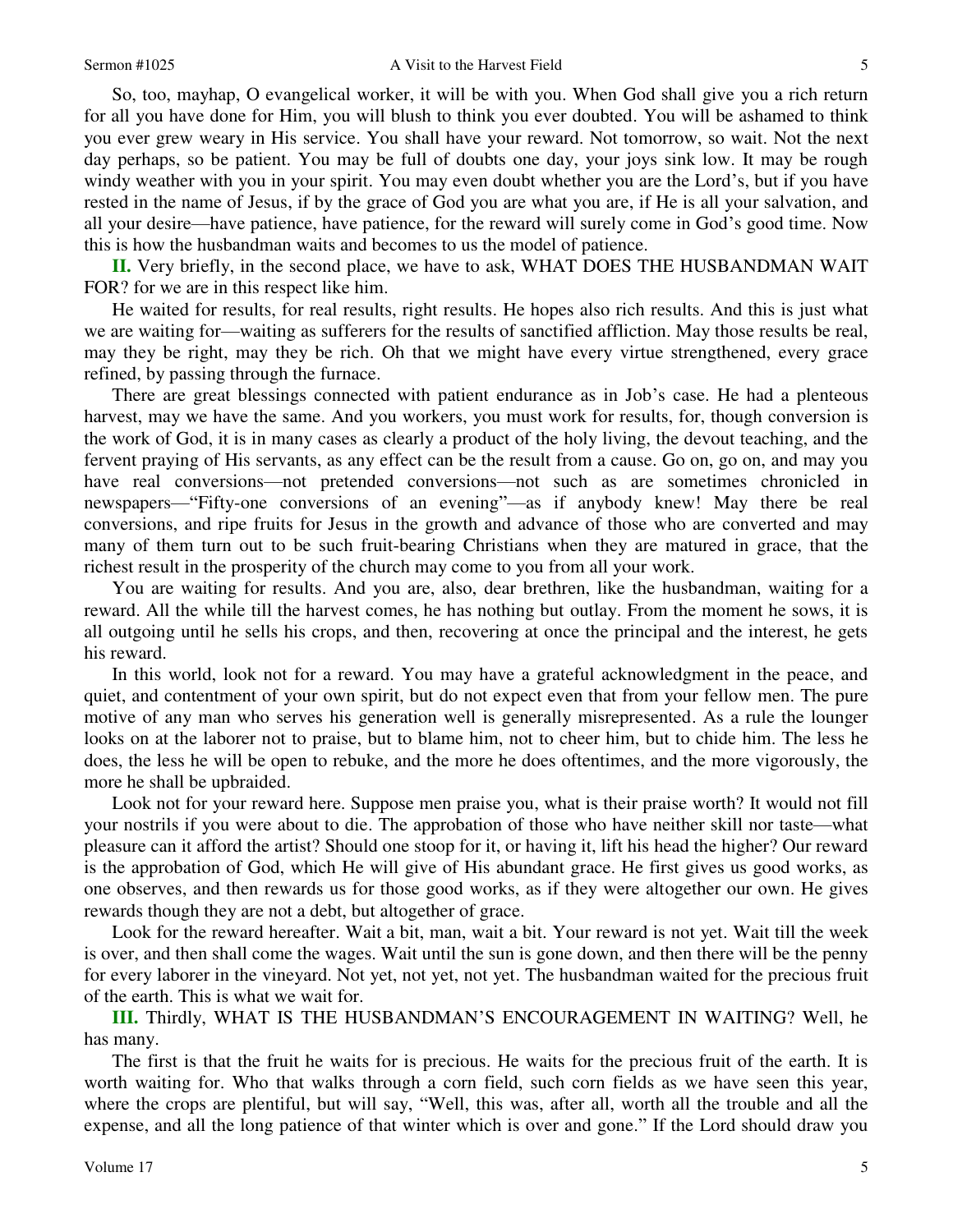near unto Himself by your affliction, if He should make His image in you more clear, it will be worth waiting for. And if, after your labors He should give you some soul for your reward, oh, will it not repay you? Mother, if your dear child should after all be brought back from his sinful ways to love his Savior! Sunday school teacher, if some of those little girls should love the name of Jesus, and you should live to see them honored members of the church of God, will it not be worth waiting for?

It were worthwhile to preach every Sabbath for a million years, if but one soul was brought in at last. I remember Mr. Richard Knill saying if there was one unconverted person, and he were in Siberia, and God had ordained that he should only be saved by all the Christians in all the world (and that would be a vast number), all of them making a journey to Siberia to talk with him, it would be worth all the trouble if the soul were at length brought in. And so it would. We may wait, therefore, with patience, because the reward of our labor will be precious.

Above all, the reward of hearing the Master say, "Well done, good and faithful servant," is worth waiting for! Even now to get a word from Him is quite enough to cheer us on, though it be a soft, still voice that speaks it, but oh, the joy of that loud voice, "Well done."

It were worth going through a thousand perils by land and by sea to come out and win that, "Well done." We might count it worthwhile to face the lions of hell and do battle with Apollyon himself, to snatch but one poor lamb from between their jaws. It were worthwhile to do all that, I say, if we might hear the Master say to us, "Well done," at the last. This then encourages us, as well as the husbandman—the preciousness of the fruit.

A godly husbandman waits with patience, again, because he knows God's covenant. God has said, "Seed time and harvest, summer and winter, shall not cease," and the Christian farmer knowing this is confident. But oh, what strong confidences have we who have looked to Christ, and who are resting on the faithful word of a covenant God. He cannot fail us. It is not possible that He should allow our faith to be confounded. "Heaven and earth may pass away," and they *shall*, but His Word shall not fail.

They that sow in faith shall reap abundantly. The glory shall be theirs. And brother workers, if we do not for a time see all the results we expect, yet the Lord has said, "Surely all flesh shall see the salvation of God." The day must come when the dwellers in the wilderness shall bow before Him and lick the dust. "He has set his king upon His Holy hill of Zion," and they that said, "Let us break their bands asunder, and cast their cords from us," will have to submit themselves, and lick the dust at His feet. Have courage, therefore. The covenant stands good, the harvest must come as surely as the seed time has come.

Moreover, every husbandman is encouraged by the fact that he has seen other harvests. I suppose if the farmer had never heard of a harvest, and had never seen one, it would take some considerable persuasion to get him to sow his seed. But then he knows his father sowed seed, and his grandsire, and that the race of men in all generations have put their seed under the clods as an act of faith, and God has accepted their faith, and sent them a return.

And O brethren, have not we multitudes of instances to confirm our confidence? Let us cheerfully resign ourselves to the Lord's will in suffering, for as others of His saints who went before us have reaped the blessing, so shall we. Let us work on for our Lord and Master, knowing that apostles and confessors, and a great cloud of witnesses who have gone before have seen great results, and so shall we. Let us patiently tarry till the Lord come, for as in the first coming those that waited for Him rejoiced, so shall those who are found watching and waiting at His second advent. We have not only the promise of God, but that promise fulfilled to tens of thousands who have preceded us, therefore, we should be ashamed to be impatient, rather let us patiently wait and work on, till the day breaks and the harvest comes.

**IV.** And now, brethren, do you ask, WHAT ARE THE BENEFITS OF PATIENCE?

To patiently wait God's appointed time is our business. I have shown you how we are to wait, but note this. Whatever benefit there may be in patience, it is very clear there is none in impatience. Suppose a man should be impatient under suffering. Will it diminish his suffering? Will it increase the

6

6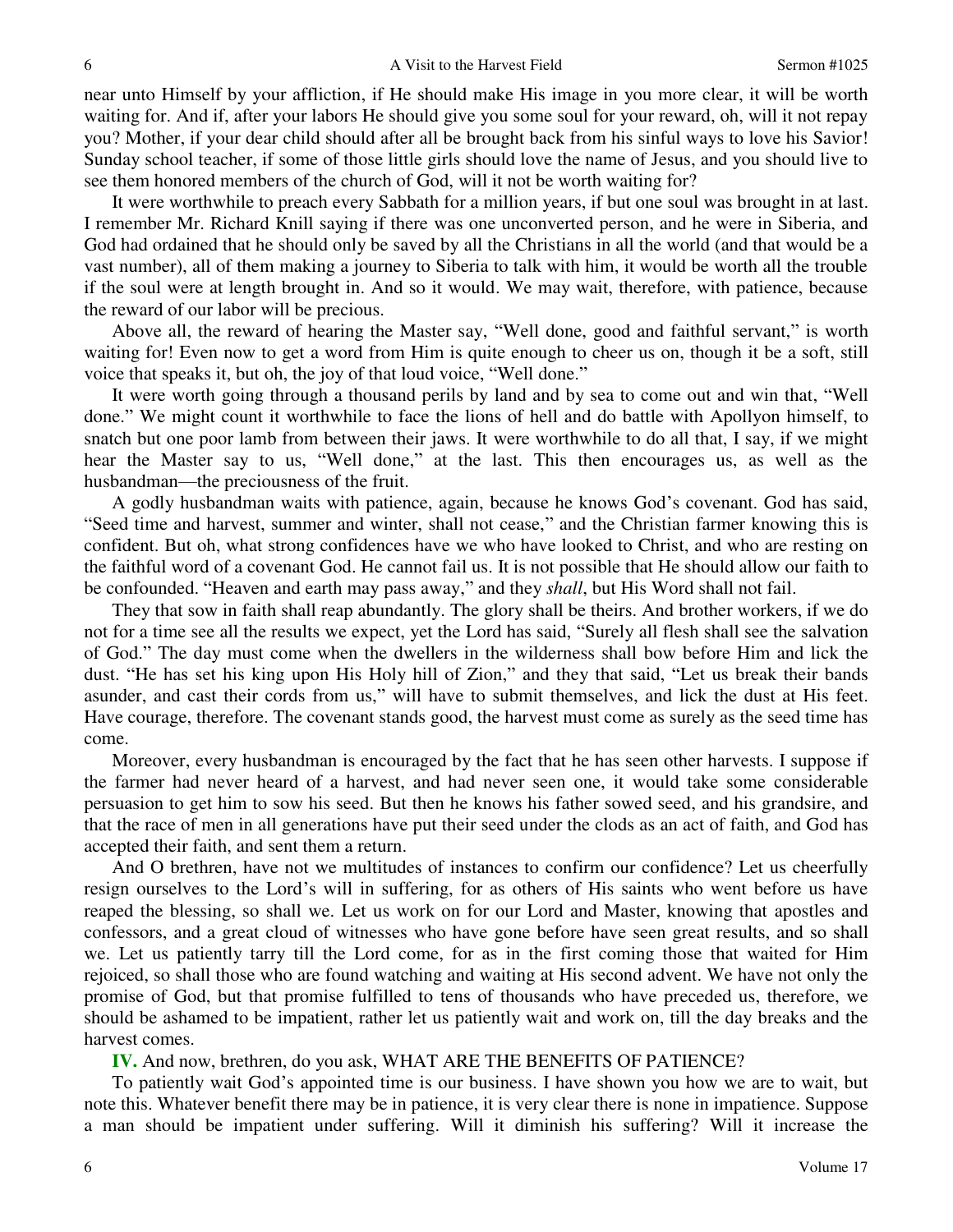probabilities of his restoration? We all know that the irritability of temper which is caused by impatience is one of the difficulties which the physician has to battle with. When the patient is calm, there is a better chance of his recovery. If we were never impatient till there was any good to be derived from our fretfulness, we would not be impatient just yet.

There is a story told of Mr. Hill being on board a vessel once. It is said he heard the mate swear, and afterwards he heard the captain use a profane oath. I think Mr. Hill interposed as the captain was about to swear again, and said, "No, no, let us be fair, let us have everything turn and turn about. Your mate has sworn, and you have had an oath. Now it is my turn—my turn to swear." The captain looked at him somewhat astonished and had to admit that there was a degree of rightness and propriety in every man having his turn. However, Mr. Hill did not swear, and the captain said, "I suppose, sir, you don't mean to take your turn, you really don't mean to swear." "Oh, yes," said the good old man, "I mean to swear as soon as ever I can see the good of it."

We might do the same by our impatience, brethren. Let us be impatient as soon as ever we can see the use it will serve. If the farmer should want rain just now, his impatience would not influence the clouds and make them pour out their torrents. If your child happened to be very petulant, and have a very noisy tongue, and a mischievous disposition, the mother's impatience would not calm the child, control its temper, still its fitful passion, or subdue its stubborn humor. Whatever happens to you, there is nothing can happen to you worse than your being impatient, for of all troubles in the world that one can be troubled with, an impatient spirit is about the worst.

O that you would endeavor to conquer impatience. It cast Satan out of heaven, when he was impatient at the honor and dignity of the Son of God. He was impatient at being a servant to his Maker and was driven from his high estate. Let us be rid of impatience which made Cain kill his brother, and which has done a thousand mischievous things since. May God grant us like the husbandman patiently to watch and wait.

But the benefits of patience are too many for me to hope to enumerate them. Suffice it to say, patience saves a man from great discouragement. If I expect that God will bless my labors to a large extent the first month, and so strain every nerve and toil with every sinew till my strength is ready to yield, and my spirit begins to flag, and the blessing does not come at the time I looked for, I shall be disheartened. But if I expect some result, a great result in God's appointed week of harvest, even though I may not count on seeing it myself at once, I shall keep on renewing my labors, reviving my hopes, and encouraging myself in the Lord my God.

Surely a husbandman would give up his farm in sheer despair if he expected a harvest in a month's time after sowing. He would be month after month in a very sad way, if waiting to see it were not a condition for which he was thoroughly prepared. If you expect an interval during which your patience will be tried, you will not grow discouraged, because it is absolutely requisite that you should wait. Expect to wait for glory, expect to wait for the reward which God has promised. And while you are waiting on the Lord, your bread shall be certain, and your water shall be sure. You shall often eat meat, thank God, and take courage. The short days and long nights shall not be all charged with gloom, but full often they shall be tempered with good cheer.

When we have patience, it keeps us in good heart for service. A man to whom it is given to wait for a reward, keeps up his courage, and when he has to wait, he says, "It is no more than I expected. I never reckoned that I was to slay my enemy at the first blow. I never imagined that I was to capture the city as soon as ever I had dug the first trench. I reckoned upon waiting, and now that is come, I find that God gives me the grace to fight on and wrestle on, till the victory shall come."

And patience saves a man from a great deal of haste and folly. A hasty man never is a wise man. He is wise that halts a little, and ponders his ways, especially when adversity crosses his path. I have known brothers in the ministry get discouraged, and leave their pulpits, and repent as long as ever they lived that they left a sphere of labor, where they ought to have toiled on. I have known Christians get discouraged, and touchy, and angry, fall out with the church of which they were members, go out in the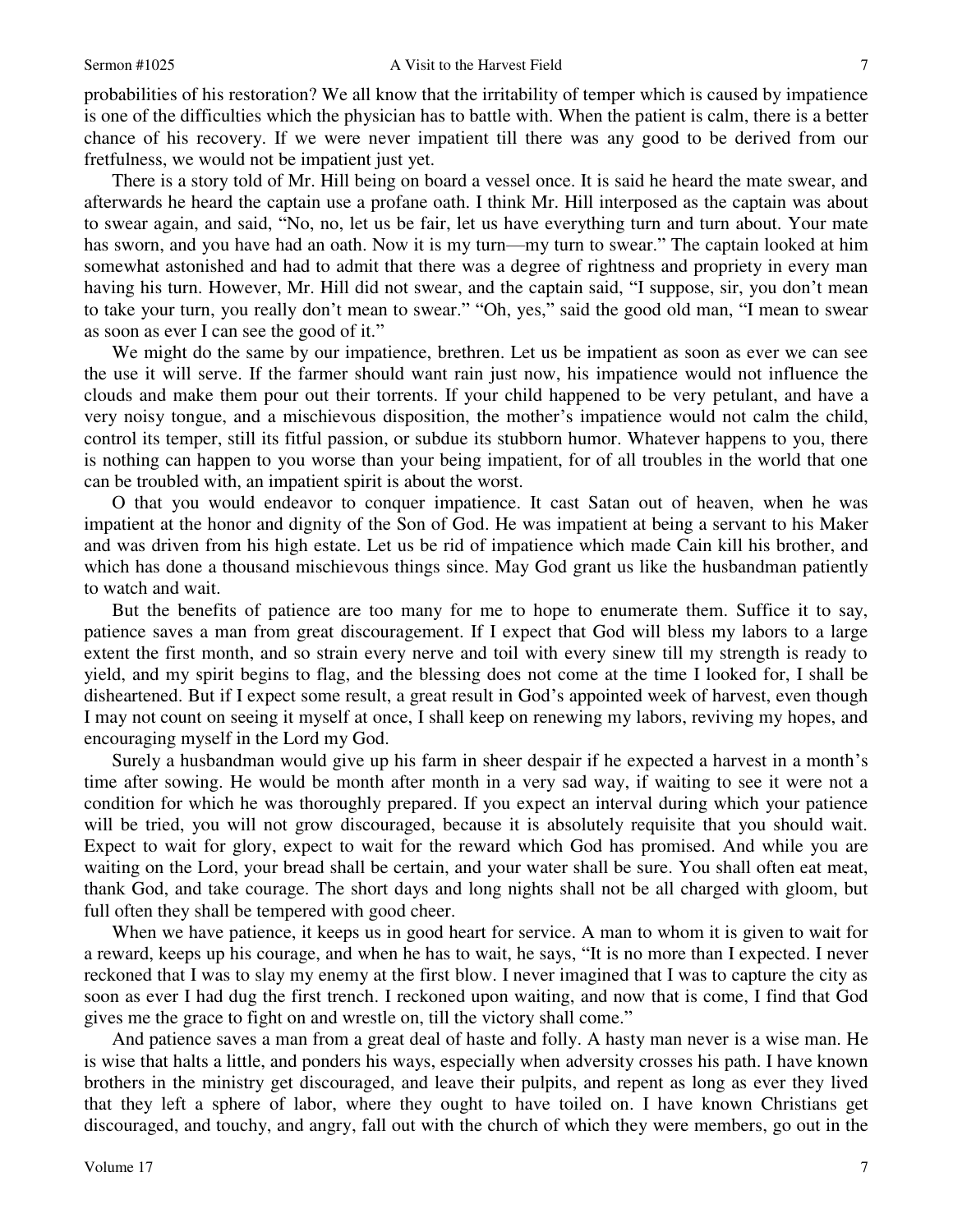wilderness, and leave the fat pastures behind them. They have only had to regret all their lives that they had not a little more patience with their brethren, and with the circumstances which surrounded them.

Whenever you are about to do anything in a great hurry, pause and pray. The hot fever in your own system ill fits you to act discreetly. While you tarry for a more healthy temperature of your own feelings, there may be a great change in the thermometer outside as to the circumstances that influence you. Great haste makes little speed. He who believes shall not make haste. And as the promise runs, he shall never be confounded.

Above all, patience is to be commended to you because it glorifies God. The man who can wait, and wait calmly, astonishes the worldling, for the worldling wants it now. You remember John Bunyan's pretty parable (as you all know it, I will only give the outline)—of Passion and Patience? Passion would have all his best things first, and one came in, and lavished before him out of a bag all that the child could desire. Patience would have his best things last, and Patience sat and waited, so when Passion had used up all his joy, and all he sought for, Patience came in for his portion, and as John Bunyan very well remarked, there is nothing to come after the last, and so the portion of Patience lasted forever.

Let me have my best things last, my Lord, and my worst things first. Be they what they may, they shall be over, and then my best things shall last forever and forever. He that can wait has faith, and it is faith that marks the true Christian. He that can wait has grace, and it is grace that marks the child of God. O that the Lord would grant to every one of you more and more of this excellent grace of patience, to the praise and glory of His name.

I have well nigh done. Yet there is one other respect in which our case is like that of the husbandman. As the season advances, his anxieties are prone to increase rather than to abate. If he has had long need of patience while the seasons have succeeded each other, and while organic changes have been in course of development, surely there is a stronger demand on his patience as the crisis approaches when he shall reap the produce. How anxiously at this season will he observe the skies, watch the clouds, and wait the opportune time to get in his crops and garner them in good condition! Is there no peril that haunts him lest, after all, the blast or the mildew should cheat his hopes? Lest fierce winds should lay the full-grown stems prostrate on the ground? Lest then the pelting showers of rain should drench the well-filled ears of corn? I might almost call this the husbandman's last fear, and yet the most nervous fear that agitates his mind.

In like manner, beloved, we have a closing scene in prospect which may, and will in all probability, involve a greater trial of faith, and a sterner call for patience than any or all of the struggles through which we have already passed. Perhaps I can best describe it to you by quoting two passages of Scripture, one especially addressed to workers, the other more particularly to sufferers.

For the first of these texts, you will find it in Hebrews 10:35-36, *"Cast not away therefore your confidence, which has great recompense of reward. For you have need of patience, that, after you have done the will of God, you might receive the promise."* This is sweet counsel for you, O pilgrim, to Zion's city bound. When you were young and strong, you did walk many a weary mile with that staff of promise. It helped you over the ground. Don't throw it aside as useless, now that you are old and infirm. Lean upon it. Rest upon that promise, in your present weakness, which lightened your labor in the days of your vigor.

"Cast not away your confidence." But, brethren, there is something more. The apostle says, "You have need of patience, after you have done the will of God." But why, you will say, is patience so indispensable at this juncture of experience? Doubtless you all know that we are never so subject to impatience as when there is nothing we can do. All the while the farmer is occupied with plowing, harrowing, tilling, drilling, hoeing, and the like, he is too busy to be fretful. It is when the work is done, and there is nothing more to occupy his hands that the very leisure he has to endure gives occasion to secret qualms and lurking cares.

So it ever is with us. While "we are laborers together with God," our occupation is so pleasant that we little heed the toil and moil of hard service. But when it comes to a point where we have no province,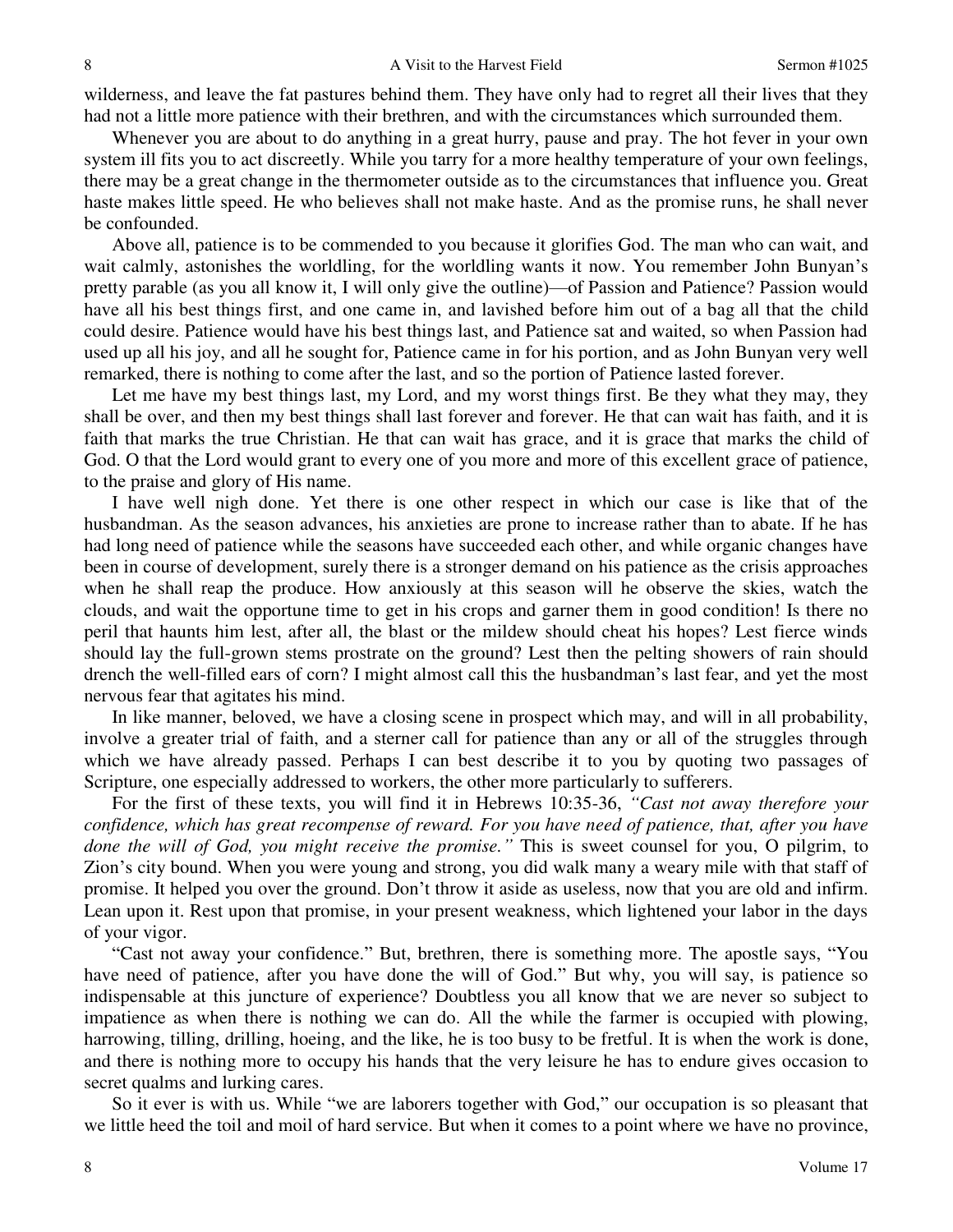## Sermon #1025 A Visit to the Harvest Field

for it is, "God that gives the increase," we are apt to be grievously distrustful. Our unbelief finds full play. Here it is, brethren, that after our fight is fought, after our race is run, after our allotted task is finished, there is so much need of patience, of such patience as waits only on God, and watches unto prayer, that we may finish our course with joy and the ministry we have received of the Lord Jesus.

And what about the second text? Where is that to be found? It is in the early part of this epistle of James. Turn to James 1:4, *"Let patience have her perfect work, that you may be perfect and entire, wanting nothing.*<sup>"</sup> Oh, how indisposed we all of us are to take this advice! I think I see Paul retiring thrice to wrestle with God in prayer, that He would remove the thorn from his flesh. He felt the rankling, and he craved for relief. He had hardly thought of it as something that must irritate before it could relieve, or as a medicine that must gripe before it could heal. But oh, patience is then wrought up to its climax, when the soul so accepts the chastisement from the hand of God that she cannot, and will not, ask Him to change His treatment or alter His discipline.

Seems it not as though patience were a virtue *par excellence* which puts the last polish on Christian chastity? We will hasten back to the cornfields again. I am afraid we were forgetting them. But this time we will not talk so much with the farmer as with the crops. Know you then what it is that gives that bright yellow tinge of maturity to those blades which previously were green and growing? What, think you, imparts that golden hue to the wheat? How do you suppose the husbandman judges when it is time to thrust in the sickle?

I will tell you. All the while the corn was growing, those hollow stems served as ducts that drew up nourishment from the soil. At length the process of vegetation is fulfilled. The fibers of the plant become rigid. They cease their office. Down below there has been a failure of the vital power which is the precursor of death. Henceforth the heavenly powers work quick and marvelous changes. The sun paints his superscription on the ears of grain. They have reached the last stage. Having fed on the riches of the soil long enough, they are only influenced from above. The time of their removal is at hand, when they shall be cut down, carried away in the team, and housed in the garners.

So, too, beloved in the Lord, it is with some of you. Do I speak as a prophet? Do I not rather echo a trite observation? "The fall of the year is most thickly strewn with the fall of human life." You have long been succored with mercies that have come up from Mother Earth. You have been exposed to cold dews, chilling frosts, stormy blasts. You have had the trial of the vapory fog, the icy winter, the fickle spring, and the summer drought. But it is nearly all over now. You are ready to depart. Not yet for a brief space has the reaper come. "You have need of patience."

Having suffered thus far, your tottering frame has learned to bend. Patience, man—patience! A mighty transformation is about to be wrought on you in a short space. Wait on the Lord. Holiness shall now be legibly, more legibly than ever, inscribed on your forefront by the clear shining of the Sun of righteousness. The heavenly Husbandman has you daily, hourly, in His eye, till He shall say to the angel of His presence, "Put in your sickle." Then, as we pronounce your obituary with the meed of praise due to one in whom God has wrought a perfect work, we shall record that you were patient under affliction, resigned to the will of the Lord, and ready to depart and to be with Christ, which is far better. Patience has had her perfect work. You lack nothing. God grant unto you this gracious *"nunc dimitti*s*"* when your time for ingathering has come!

Now, I have only spoken to believers, because as I have already said, the unbeliever cannot wait with patience, for he has nothing to wait for. There is nothing for him but a fearful looking for judgment. Oh, it must be an awful thing to go from a life of poverty, or of suffering, or of drudgery here, into the world where the wrath of God abides forever. It matters not what your position here may be, if at the end you enter into rest. Equally little does it matter what joys or wealth you have here, if after all you are driven from the Lord's presence. May you be led to believe in Jesus. There lies safety. May you rest in His precious blood. There is pardon. There is salvation. God grant it, for Christ's sake! Amen.